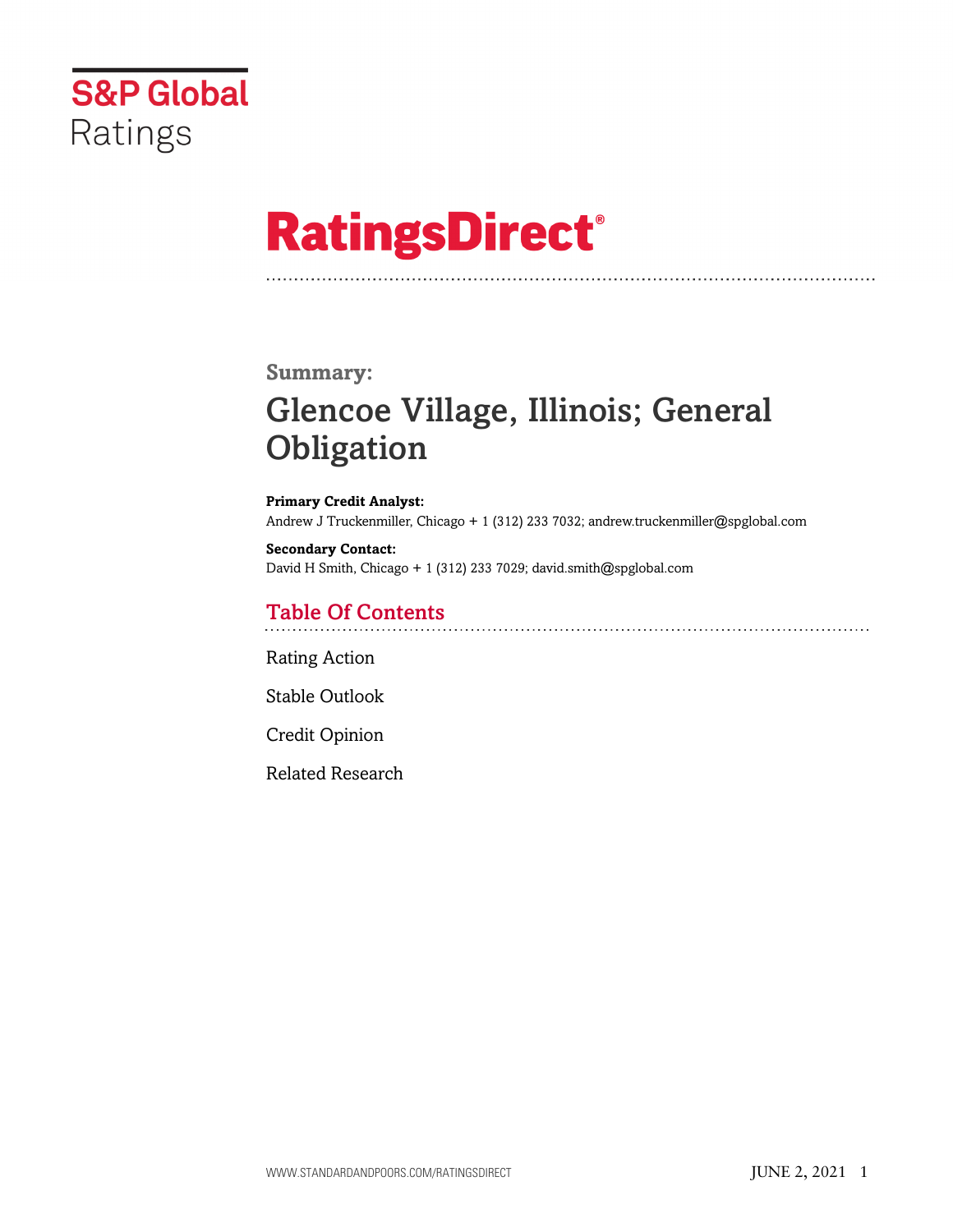# **Summary:**

# Glencoe Village, Illinois; General Obligation

| <b>Credit Profile</b>                                                              |            |            |
|------------------------------------------------------------------------------------|------------|------------|
| US\$7.0 mil GO bnds ser 2021 due 12/15/2040                                        |            |            |
| Long Term Rating                                                                   | AAA/Stable | <b>New</b> |
| Glencoe Vill                                                                       |            |            |
| Long Term Rating                                                                   | AAA/Stable | Affirmed   |
| Glencoe Vill GO bnds                                                               |            |            |
| Long Term Rating                                                                   | AAA/Stable | Affirmed   |
| Glencoe Vill GO bnds (waterworks sys alternate rev source) ser 2020 due 12/15/2039 |            |            |
| Long Term Rating                                                                   | AAA/Stable | Affirmed   |
| Glencoe Vill GO ltd tax bnds                                                       |            |            |
| Long Term Rating                                                                   | AAA/Stable | Affirmed   |

# <span id="page-1-0"></span>Rating Action

S&P Global Ratings assigned its 'AAA' long-term rating to Glencoe Village, Ill.'s \$7 million series 2021 general obligation (GO) bonds and affirmed its 'AAA' rating on the village's previously issued GO and limited-tax GO debt. The outlook is stable.

Unlimited ad valorem property taxes secure the series 2021 GO bonds.

Officials will use the series 2021 GO bond proceeds to finance storm sewer improvements, sanitary sewer upgrades, and other various villagewide capital projects.

The village's limited-tax bonds are payable from legally available funds and a debt-service levy, limited as to amount but unlimited as to rate, according to the current debt-service-extension base. Because the debt-service levy is unlimited as to rate, we rate the village's limited-tax GO debt according to our view of its general creditworthiness.

We rate Glencoe higher than the sovereign because we think the village can maintain better credit characteristics than the nation in a stress scenario due to its predominantly locally derived revenue base and our view that pledged revenue supporting debt service on the bonds is at limited risk of negative sovereign intervention. In 2020, local taxes generated 57% of general fund receipts, demonstrating a lack of dependence on central government revenue. (For further information, see our criteria, titled "Ratings Above The Sovereign: Corporate And Government Ratings—Methodology And Assumptions," published Nov. 19, 2013.)

#### Credit overview

Glencoe is a wealthy north shore community on Lake Michigan with easy access to downtown Chicago. Budgetary performance has been, at least, strong during the past three fiscal years. We consider reserves and liquidity very strong. We also think reserves and liquidity, with proactive measures taken by the village, provided support for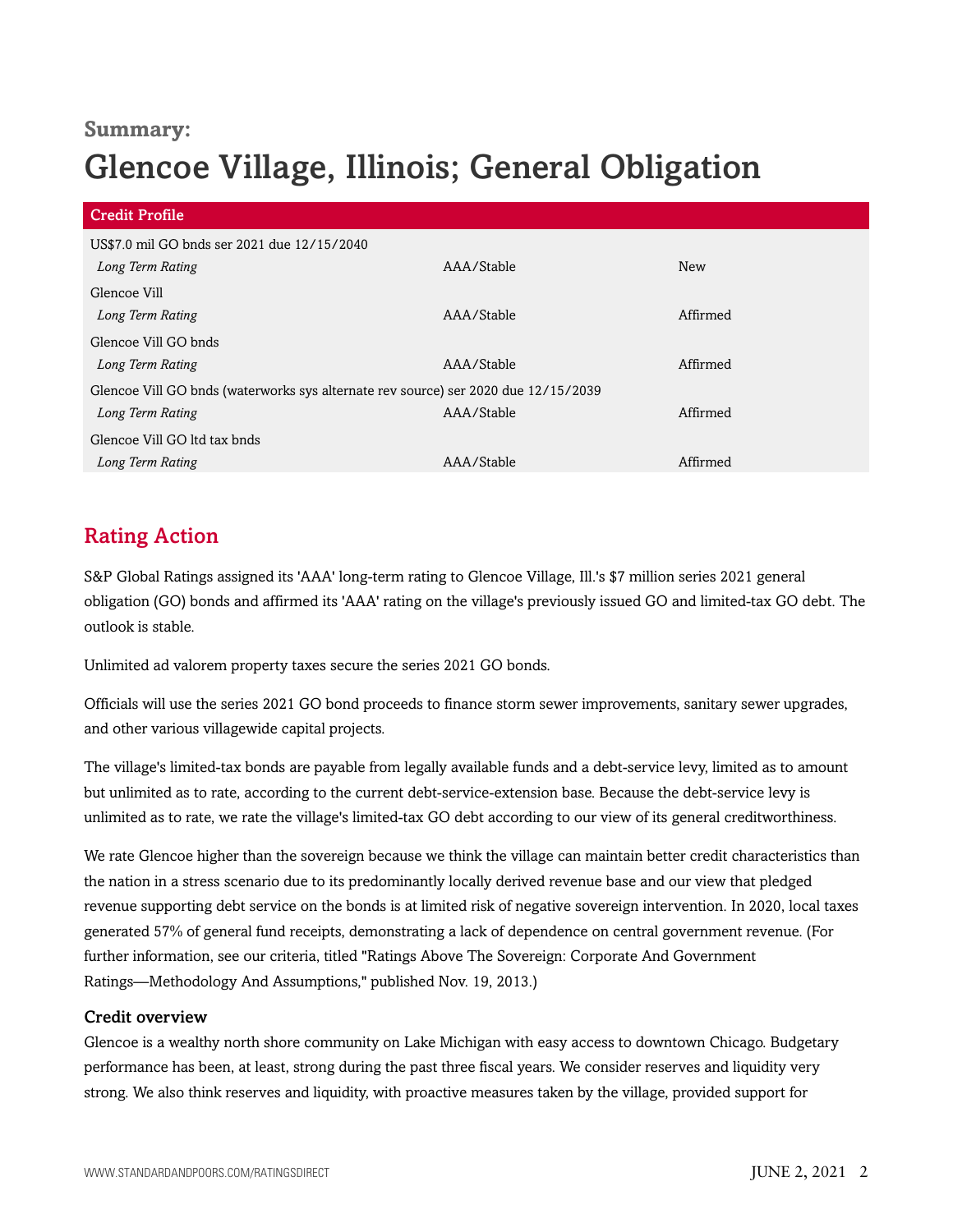budgetary uncertainty caused by COVID-19. What we consider management's strong practices and policies further support our view that reserves and liquidity will likely remain relatively stable during the next one-to-two years. Although the debt and pension burdens are elevated, they do not create budgetary issues for Glencoe; we do not currently expect it will likely pressure future budgets. In addition, wealth and income help mitigate elevated debt and pensions, as well as support a stable outlook.

The rating also reflects our opinion of the village's:

- Very strong economy, with access to a broad and diverse metropolitan statistical area (MSA);
- Very strong management, with strong financial policies and practices under our Financial Management Assessment (FMA) methodology;
- Strong budgetary performance, with operating results that we expect could weaken in the near term relative to fiscal 2020, which closed with operating surpluses in the general fund and at the total governmental fund level in fiscal 2020;
- Very strong budgetary flexibility, with an available fund balance in fiscal 2020 of 64% of operating expenditures;
- Very strong liquidity, with total government available cash at 94.9% of total governmental fund expenditures and 8.7x governmental debt service, and access to external liquidity that we consider strong;
- Very weak debt and contingent liability profile, with debt service carrying charges at 10.9% of expenditures and net direct debt that is 126.0% of total governmental fund revenue, as well as a large pension and other postemployment benefits (OPEB) obligation; and
- Strong institutional framework score.

#### Environmental, social, and governance (ESG) factors

We think social risks for Glencoe are below sector standards due to high wealth, above 225% of the national level; this could translate to greater capacity for residents to afford revenue enhancements that a period of fiscal stress might require to maintain budgetary balance. Furthermore, we have analyzed the village's environmental and governance risks relative to its economy, budgetary outcomes, and debt-and-liability profile and have determined they are in line with the sector standard.

### <span id="page-2-0"></span>Stable Outlook

#### Downside scenario

We could lower the rating if the village experiences multiyear fiscal imbalances resulting in substantially deteriorated budgetary performance and flexibility.

# <span id="page-2-1"></span>Credit Opinion

#### Very strong economy

We consider Glencoe's economy very strong. The village, with an estimated population of 8,485, is in Cook County in the Chicago-Naperville-Elgin MSA, which we consider to be broad and diverse. The village has a projected per capita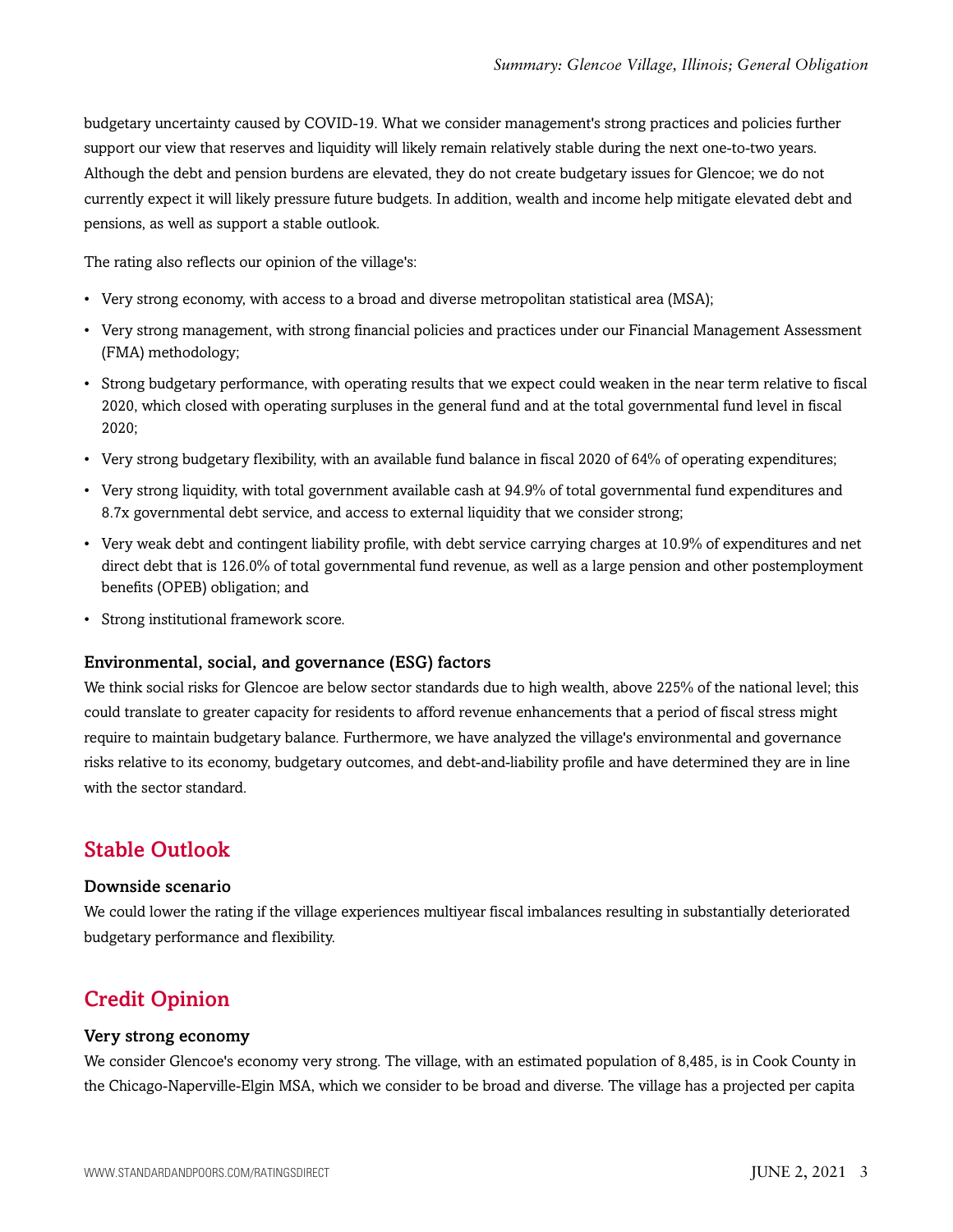effective buying income of 271% of the national level, which we view as extremely high and a positive credit factor and per capita market value of \$343,122. Overall, the village's market value was stable over the past year at \$2.9 billion in 2020. The county unemployment rate was 3.8% in 2019.

In terms of equalized assed valuation (EAV), Glencoe's property tax base increased by 2.7% to \$970.5 million from levy years 2016-2020. Construction activity remains strong despite the village having only a few acres of undeveloped property. The tax base is primarily residential and very diverse with the 10 leading taxpayers making up only 5% of EAV. The local economy also benefits from visitors to the village's Writers Theatre, which completed a \$30 million renovation in 2016 as part of the village's efforts to enhance its downtown area. Management indicates these efforts are boosting economic activity. The village averaged more than \$30 million of new construction during the past five years.

Management reports plans are progressing for a significant subdivision on the village's last developable piece of property. It is not aware of any local commercial property demand or occupancy slowdown due to the pandemic. Overall, we expect the local economy will likely remain very strong, even with pressure from the COVID-19-pandemic.

#### Very strong management

We view the village's management as very strong, with strong financial policies and practices under our FMA methodology, indicating financial practices are strong, well embedded, and likely sustainable.

When building the line-item budget, the village uses up to 20 years of historical information, several external sources, and financial-forecast software in its assumptions. The budget can be amended by the village board through an ordinance at any time. For capital planning, Glencoe annually updates a detailed, comprehensive, 10-year rolling capital improvement plan with funding sources identified. Management maintains comprehensive five-year financial projections that it updates annually. The village uses a financial-forecast model to generate cash flow and worst-case scenario analyses.

The board receives a detailed budget-to-actual report every month. Glencoe has an investment policy that adheres to the state guidelines for allowable holdings. It does not report investment returns and holdings regularly to the board. The village's debt management policy restricts the amount of non-voted debt that can be issued. The fund balance policy requires the village to maintain an unreserved general fund balance at the greater of 15% of expenditures or \$2.5 million for contingency purposes. The village continuously trains its staff to be vigilant of cyber attacks and it maintains insurance should a cyber incident occur.

#### Strong budgetary performance

Glencoe's budgetary performance is strong, in our opinion. The village had operating surpluses of 14.6% of expenditures in the general fund and 12.4% across all governmental funds in fiscal 2020. While we expect Glencoe will have at least balanced operating results, we do not expect results will be as favorable as they were in 2020.

The nonhome-rule village is subject to the property tax extension limitation law, which means its general-fund levy is limited to the lesser of 5% or the rate of inflation, with an additional levy allowed for new construction.

Glencoe completed a transition to a new fiscal year-end of Dec. 31. As a result, we are basing our analysis on a 10-month stub audit for year ended Dec. 31, 2020. Management structured the 10-month fiscal year budget with a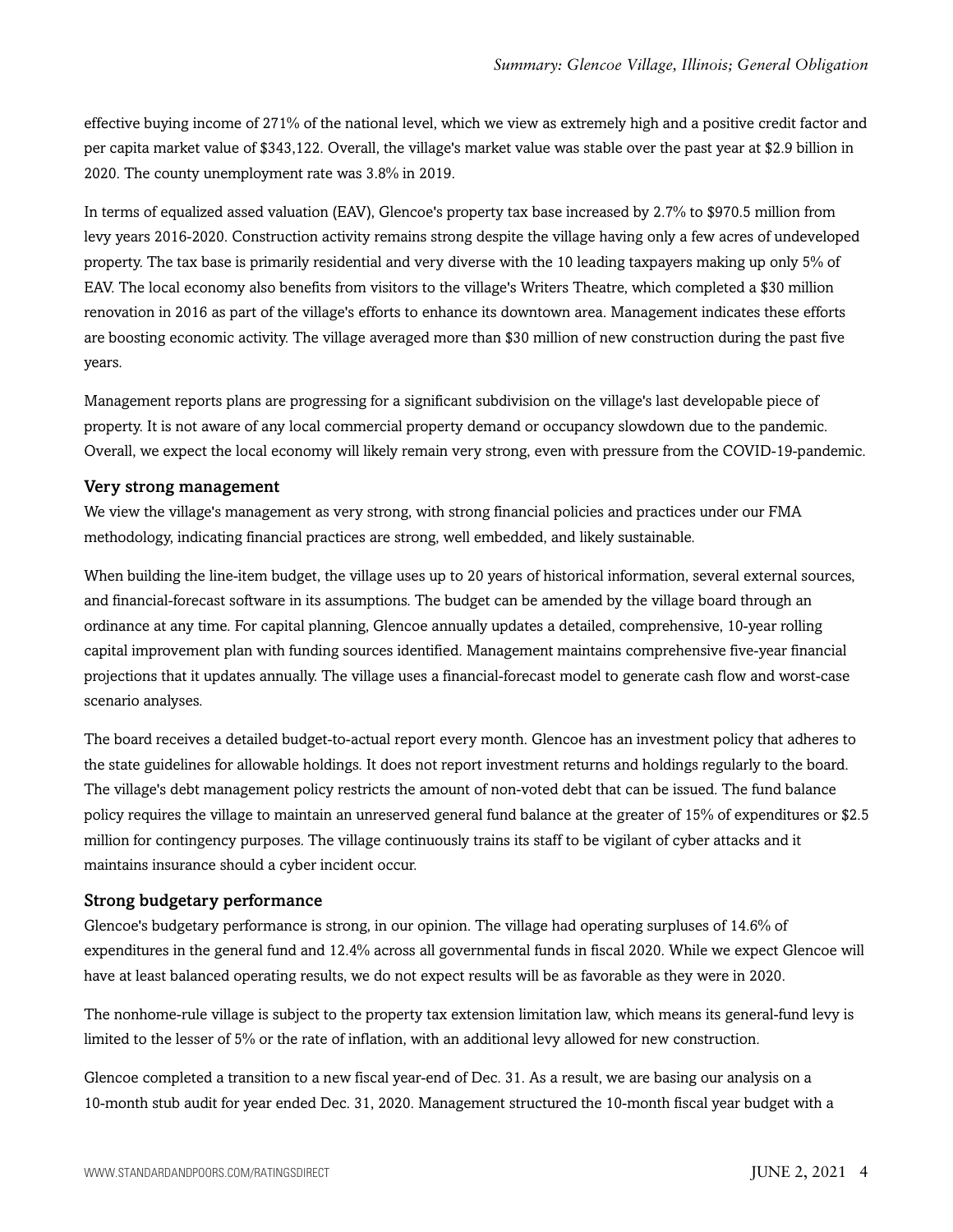material increase of reserves and contingencies for January and February 2021 of the following fiscal period. With this contingency, the village expects to end fiscal 2021 with, at least, breakeven net results. Glencoe received a total of approximately \$500,000 from federal stimulus funds in fiscal years 2020 and 2021, and anticipates receiving approximately \$1 million as a result of the American Rescue Plan. Management will likely use this federal stimulus money on infrastructure projects. Therefore, our view budgetary performance will likely remain, at least, strong during the next few fiscal years.

Property taxes generated 57% of general fund revenue in fiscal 2020 while sales taxes the village's share of state-income taxes accounted for 20%. Three car dealerships generate most local sales taxes. Management reports that the general fund surplus for the fiscal year ended Dec.31, 2020 was due to revenue coming in stronger than budgeted and the village's removal of \$2.3 million in expenditures to combat the potential unknown effects of the COVID-19 pandemic at the time of budget.

#### Very strong budgetary flexibility

Glencoe's budgetary flexibility is very strong, in our view, with an available fund balance in fiscal 2020 of 64% of operating expenditures, or \$10.0 million. We expect the available fund balance to remain above 30% of expenditures for the current and next fiscal years, which we view as a positive credit factor.

Available reserves include unassigned general fund balance. Due to the transition of the village's audit period and removal of \$2.3 million in expenditures in fiscal 2020, reserves significantly increased. We expect reserves will remain very strong over the near term.

#### Very strong liquidity

In our opinion, Glencoe's liquidity is very strong, with total government available cash at 94.9% of total governmental fund expenditures and 8.7x governmental debt service in 2020. In our view, the village has strong access to external liquidity if necessary.

Liquidity includes \$17 million of unrestricted cash and investments held in governmental and enterprise funds at fiscal year-end Dec. 31, 2020. Glencoe has issued debt regularly during the past 20 years, demonstrating its strong access to external liquidity. The village issued its series 2016A special-service-area bonds to a single buyer, which it will repay from special assessments on five parcels of land. This private placement has a reserve fund the village must replenish should it ever draw on the reserves. The obligation's remaining principal balance is about \$190,000; we do not imagine it will pressure liquidity.

Due to management's expectations for budgetary performance, coupled with current liquidity, we do not expect liquidity will likely weaken during the next few fiscal years.

#### Very weak debt and contingent liability profile

In our view, Glencoe's debt and contingent liability profile is very weak. Total governmental fund debt service is 10.9% of total governmental fund expenditures, and net direct debt is 126.0% of total governmental fund revenue.

The village will have \$26 million of net direct debt outstanding following this issuance. It currently plans to issue the remaining \$3 million of its \$10 million issuing-authority in 2023. We do not anticipate this will materially affect the village's debt profile.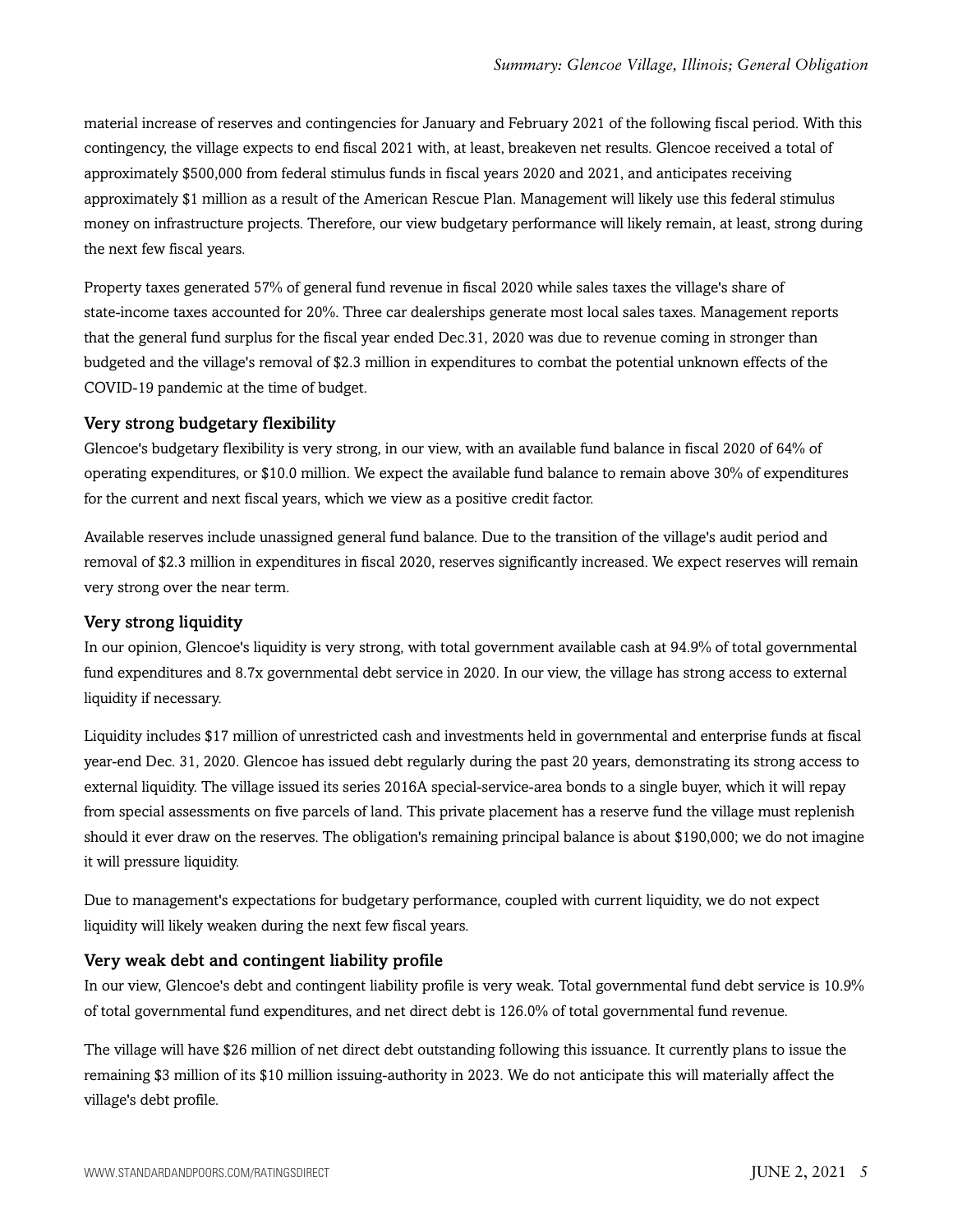In our opinion, a credit weakness is Glencoe's large pension and OPEB obligation. The village's pension contributions totaled 16.6% of total governmental fund expenditures in 2020. It made 100% of its required pension contribution in 2020. The funded ratio of the largest pension plan is 63.0%.

Glencoe's large pension and OPEB obligation is a credit weakness, in our view. Glencoe's pension contributions totaled 16% of total governmental-fund expenditures in fiscal 2020. The village made 100% of its annual required pension contribution in fiscal 2020. The largest pension plan is 63% funded.

Glencoe participates in:

- A single-employer, public-safety plan that covers police, which was 63% funded at Dec. 31, 2020, with a net pension liability totaling \$24 million;
- A single-employer, public-safety plan that covers firefighters, which is closed to new employees and has only one beneficiary; and
- The Illinois Municipal Retirement Funds, an agent plan, which was 104% funded at Dec. 31, 2020, with a net pension asset of \$1.8 million.

There is an implicit rate subsidy for retirees remaining on the village's health insurance; they pay the employer rate until they are Medicare eligible. The net OPEB liability was \$2 million at Dec. 31, 2020.

Glencoe historically made an actuarially determined contribution to the police plan based on achieving 100% funding within 30 years. Management recently adopted a new pension policy plan which transitioned the village from a closed amortization period to an open 15-year period. Costs could accelerate due to the 6.5% assumed rate of return, but the village will use a five-year smoothed market value method that should lessen contribution volatility. We believe the village's new pension funding policy is a credible plan to reduce its pension obligation over the medium term.

#### Strong institutional framework

The institutional framework score for Illinois non-home rule cities and villages subject to the Property Tax Extension Limitation Law is strong.

# <span id="page-5-0"></span>Related Research

- Through The ESG Lens 2.0: A Deeper Dive Into U.S. Public Finance Credit Factors, April 28, 2020
- 2020 Update Of Institutional Framework For U.S. Local Governments

Certain terms used in this report, particularly certain adjectives used to express our view on rating relevant factors, have specific meanings ascribed to them in our criteria, and should therefore be read in conjunction with such criteria. Please see Ratings Criteria at www.standardandpoors.com for further information. Complete ratings information is available to subscribers of RatingsDirect at www.capitaliq.com. All ratings affected by this rating action can be found on S&P Global Ratings' public website at www.standardandpoors.com. Use the Ratings search box located in the left column.